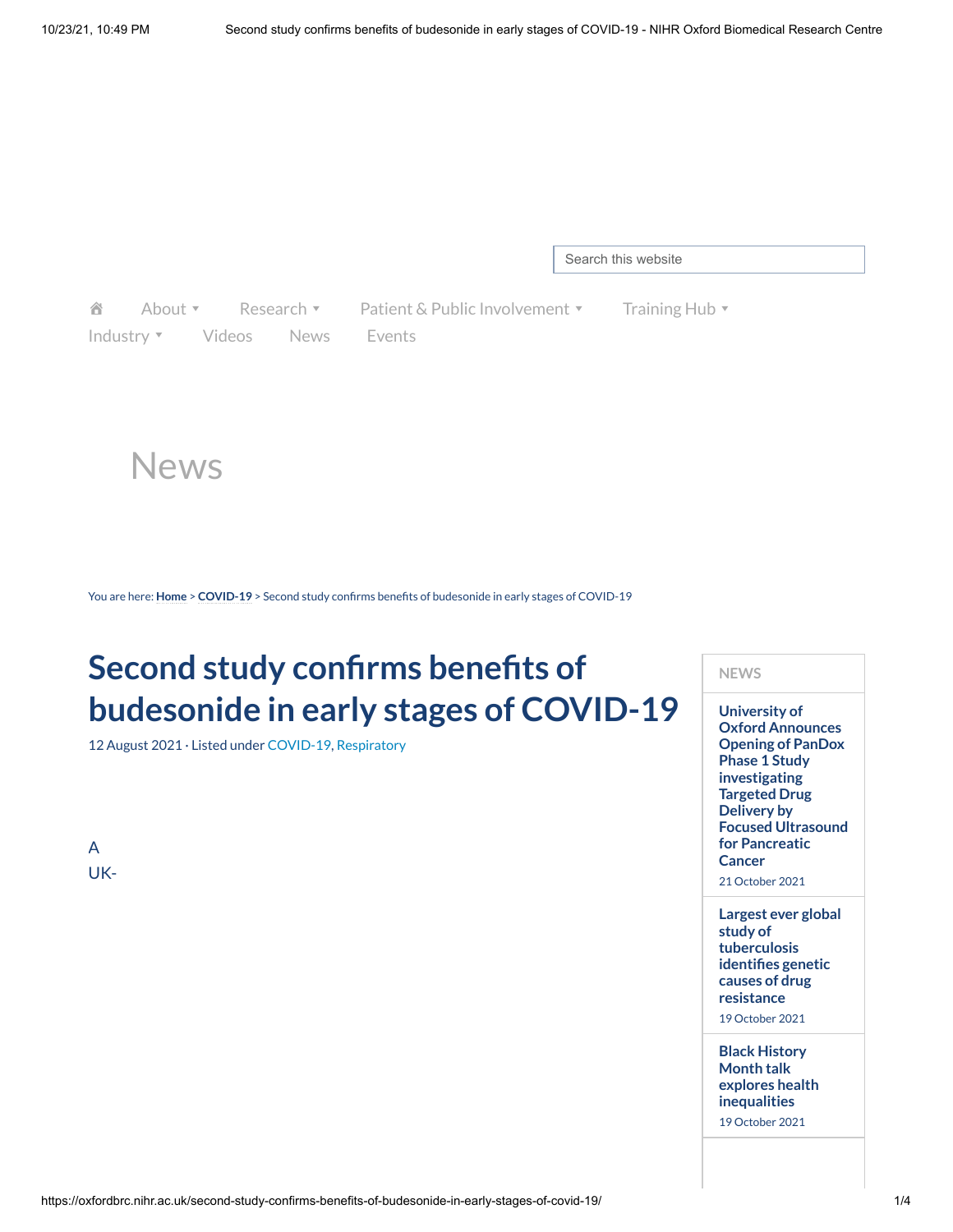10/23/21, 10:49 PM Second study confirms benefits of budesonide in early stages of COVID-19 - NIHR Oxford Biomedical Research Centre



| See full news<br>archive  |
|---------------------------|
| <b>News</b><br>Categories |
| <b>Select Category</b>    |
| Month<br><b>Archives</b>  |
| <b>Select Month</b>       |

wide clinical study has confirmed the findings of an earlier Oxford BRC-supported study showing that the early treatment with the inhaled asthma medication budesonide speeds up recovery from COVID-19 and reduces the risk of hospitalisation and death.

The latest study – part of the **[PRINCIPLE](https://www.principletrial.org/) trial**, which is looking at potential treatments for COVID-19 in the community with the aim of preventing hospitalisation – found that inhaled budesonide improves time to recovery, with a chance of also reducing hospital admissions or deaths.

The findings, published in **the [Lancet](https://www.thelancet.com/journals/lancet/article/PIIS0140-6736(21)01744-X/fulltext)**, support the earlier results of the **STOIC trial**, which was led by [BRC-supported researcher](https://oxfordbrc.nihr.ac.uk/common-asthma-treatment-reduces-need-for-hospitalisation-in-covid-19-patients-study-suggests/?highlight=STOIC) Professor Mona Bafadhel, who was also one of the co-authors on the PRINCIPLE Trial study.

This latest randomised study found that Inhaled budesonide improved time to recovery, with a chance of also reducing hospital admissions or deaths in people with COVID-19 in the community who are at higher risk of complications.

The 4,700 participants were aged 65 years or older or 50 years or older with comorbidities, and unwell for up to 14 days with suspected COVID-19 but not admitted to hospital.

Commenting on twitter, Prof Bafadhel said: "Very proud to have worked with [the Principle Trial] getting this trial done. Inhaled **[budesonide](https://twitter.com/hashtag/budesonide?src=hashtag_click)** in high risk populations with early **[COVID-19](https://twitter.com/hashtag/COVID19?src=hashtag_click)** quickened recovery of symptoms and reduced risk of hospitalisation/death. This trial replicates the Phase 2 STOIC trial findings …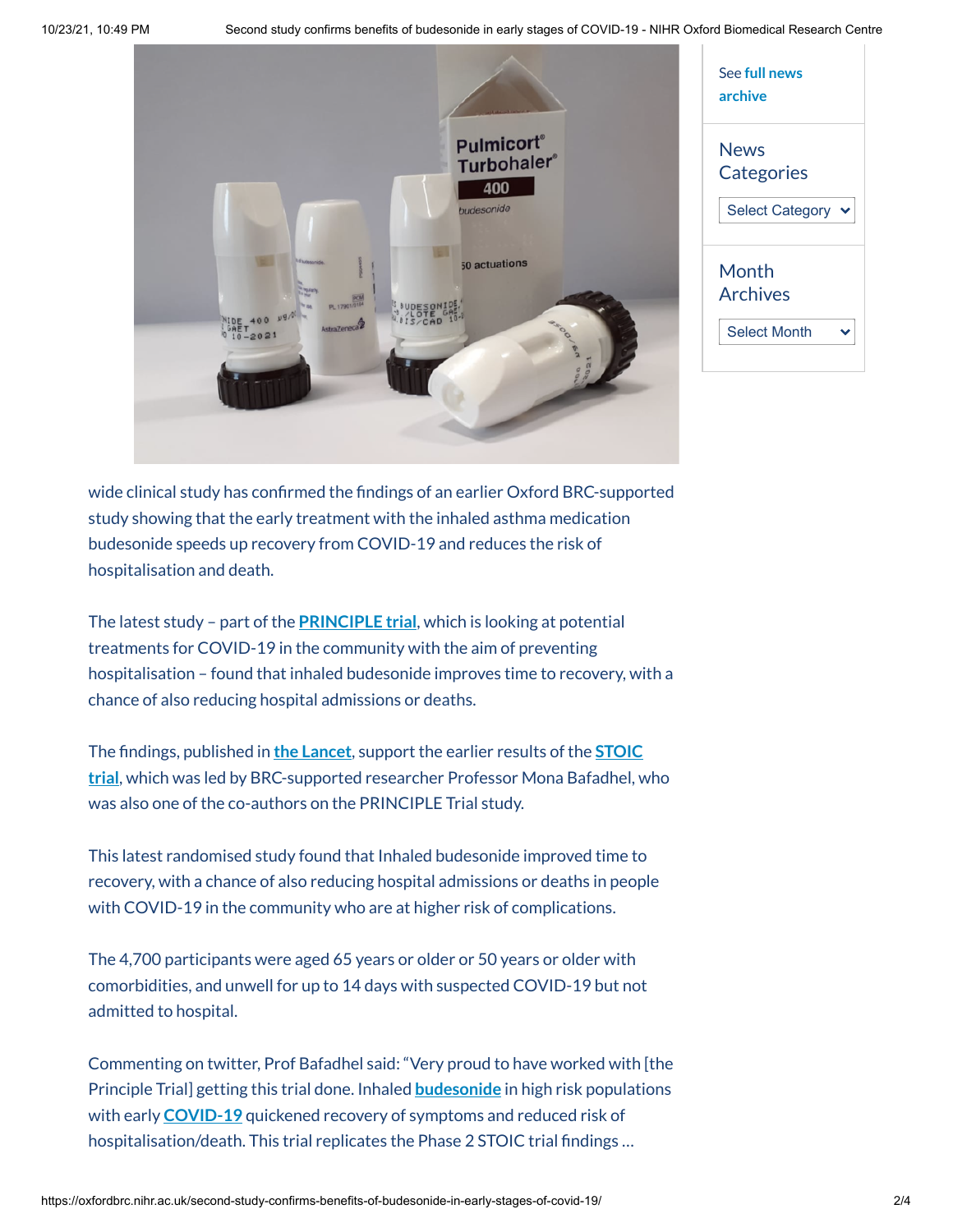Another weapon in the battle against **[COVID-19](https://twitter.com/hashtag/COVID19?src=hashtag_click)**. This one affordable and available worldwide now.

← **[BRC-supported](https://oxfordbrc.nihr.ac.uk/brc-supported-study-awarded-best-research-paper-award/) study receives Best Research Paper Award**

**[Vaccination](https://oxfordbrc.nihr.ac.uk/vaccination-still-best-protection-but-less-effective-against-delta-variant-study-finds/) still best protection, butless effective against Delta variant, study finds** →

## Subscribe to the Oxford BRC Newsletter

Keep informed about the work of the Oxford BRC by subscribing to our Mailchimp e-newsletter. It is produced bimonthly and delivers news and information about upcoming events straight to your inbox.

[Subscribe](http://eepurl.com/ckvFev) Now

#### Get Involved

Active involvement in clinical research at our centre in Oxford may give you the opportunity to have a say in how the research is carried out or to comment on research in an area that has affected you, your family or friends. Whatever time you can spare, or whatever your interests are in the work at our Research Centre, do please take a moment to fill in the 'Get involved' form and we will contact you shortly.

## Oxford BRC on Social Media

### Feedback

We'd love to hear your feedback. Please contact us at **[obrcenquiries@ouh.nhs.uk](mailto:obrcenquiries@ouh.nhs.uk)**

**[Sitemap](https://oxfordbrc.nihr.ac.uk/sitemap/) Data [Control](https://oxfordbrc.nihr.ac.uk/data-control-and-privacy/) and Privacy [Accessibility](https://oxfordbrc.nihr.ac.uk/accessibility/) [Our Partners](https://oxfordbrc.nihr.ac.uk/about-us-intro/our-partners-2/) [Disclaimer](https://oxfordbrc.nihr.ac.uk/disclaimer/) [Contact](https://oxfordbrc.nihr.ac.uk/contact-us-2/)**

Copyright © 2021 NIHR Oxford Biomedical Research Centre